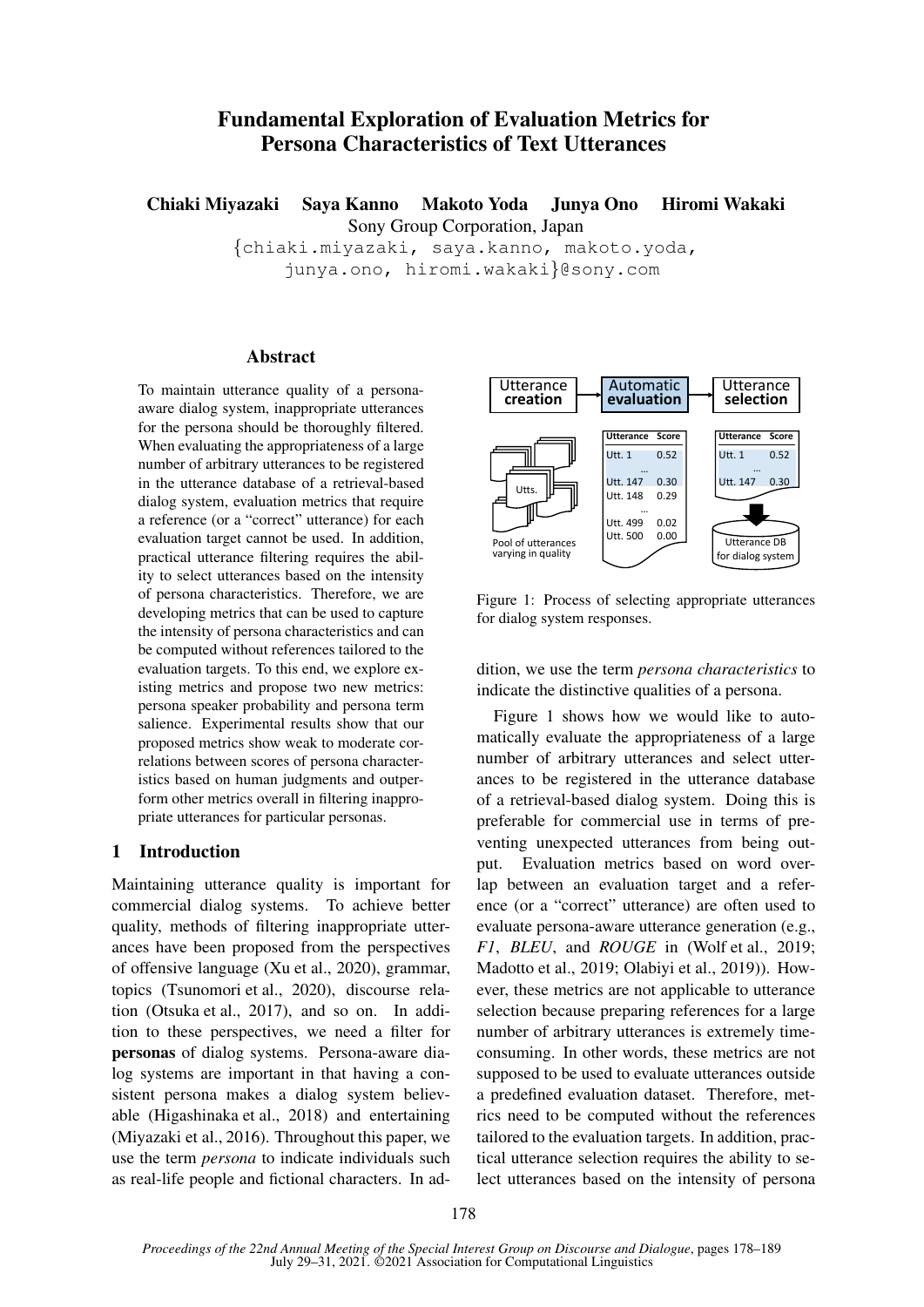characteristics.

Accordingly, we explore the metrics that can be used to capture the intensity of persona characteristics and can be computed without the references tailored to the evaluation targets. The contributions of this paper are as follows:

- We provide summaries of existing metrics used for evaluating persona-aware utterances.
- *•* We propose two new metrics to evaluate persona characteristics without the references tailored to the evaluation targets.
- We investigate the effectiveness of the existing metrics and our proposed metrics in capturing the intensity of persona characteristics.

The rest of this paper is structured as follows. In Section 2, we introduce related work. In Section 3, we overview the existing evaluation metrics. In Section 4, we propose two new metrics. In Section 5, we investigate the correlation coefficient of the metrics between human judgments. In Section 6, we investigate filtering inappropriate utterances considering the practicality of the utterance selection.

## 2 Related Work

Since the release of the PERSONA-CHAT dataset (Zhang et al., 2018), many more studies have been conducted on persona-aware utterance generation (Song et al., 2019; Jiang et al., 2020; Liu et al., 2020), including studies by the 23 teams that participated in the ConvAI2 competition (Dinan et al., 2019). The PERSONA-CHAT dataset was created by crowdworkers who were asked to converse as the personas described in the given descriptions. Each description consisted of five sentences on average, such as "I am a vegetarian," "I like swimming," "My father used to work for Ford," "My favorite band is Maroon5," and "I got a new job last month, which is about advertising design." In this manner, facts about the personas are described. However, the linguistic styles of the personas were not focused on.

Linguistic style is also an important aspect of persona-aware utterances. For example, Big Five personalities (Mairesse and Walker, 2007), gender, age, and area of residence (Miyazaki et al., 2015) can affect the linguistic styles of the utterances. In text style transfer, transfer success is often measured by transfer accuracy (Krishna et al.,

| Category     |                | Metric                  |  |  |
|--------------|----------------|-------------------------|--|--|
| Persona-     | Trained        | Persona accuracy        |  |  |
| description- | Untrained P-F1 |                         |  |  |
| based        |                | P-Cover                 |  |  |
| Sample-      | Trained        | Personality classifica- |  |  |
| monologue-   |                | tion accuracy           |  |  |
| based        |                | $\mathbf{uPPL}$         |  |  |
|              |                | Untrained MaxBLEU       |  |  |

Table 1: List of existing metrics.

2020). For example, when transferring negative sentences into positive ones, transfer success is measured by the fraction of sentences that are classified as positive (Fu et al., 2018).

The same idea can be used to evaluate personaaware utterances. In fact, there is a study that uses a similar evaluation metric called *personality classification accuracy* (Su et al., 2019), which is the accuracy of the speaker classification for the evaluation target utterances. We utilize and modify this idea so that we can measure the persona characteristics of each utterance.

## 3 Existing Metrics

This section introduces the existing evaluation metrics for persona-aware utterances that can be computed without the references being tailored to the evaluation targets. Table 1 shows the list of the existing metrics. The metrics are roughly divided into those that are based on the persona descriptions as used in the PERSONA-CHAT dataset and those that are based on the sample monologues of the personas. In addition, they can be categorized by the involvement of machine learning, i.e., trained or untrained. Hereinafter, we use the term *monologue* to refer to a set of independent utterances that are not associated with the preceding or the following utterances in a dialog.

### 3.1 Metrics Based on Persona Descriptions

### 3.1.1 Persona Accuracy

*Persona accuracy* (Zheng et al., 2020) is the accuracy with which the binary classification distinguishes if a persona description is expressed in the evaluation target utterances.

## 3.1.2 Persona F1 (P-F1)

*P-F1* is an untrained evaluation metric used by Jiang et al. (2020) that was adapted from a previous study (Dinan et al., 2018). P-F1 is the harmonic mean of *persona precision* and *persona re-*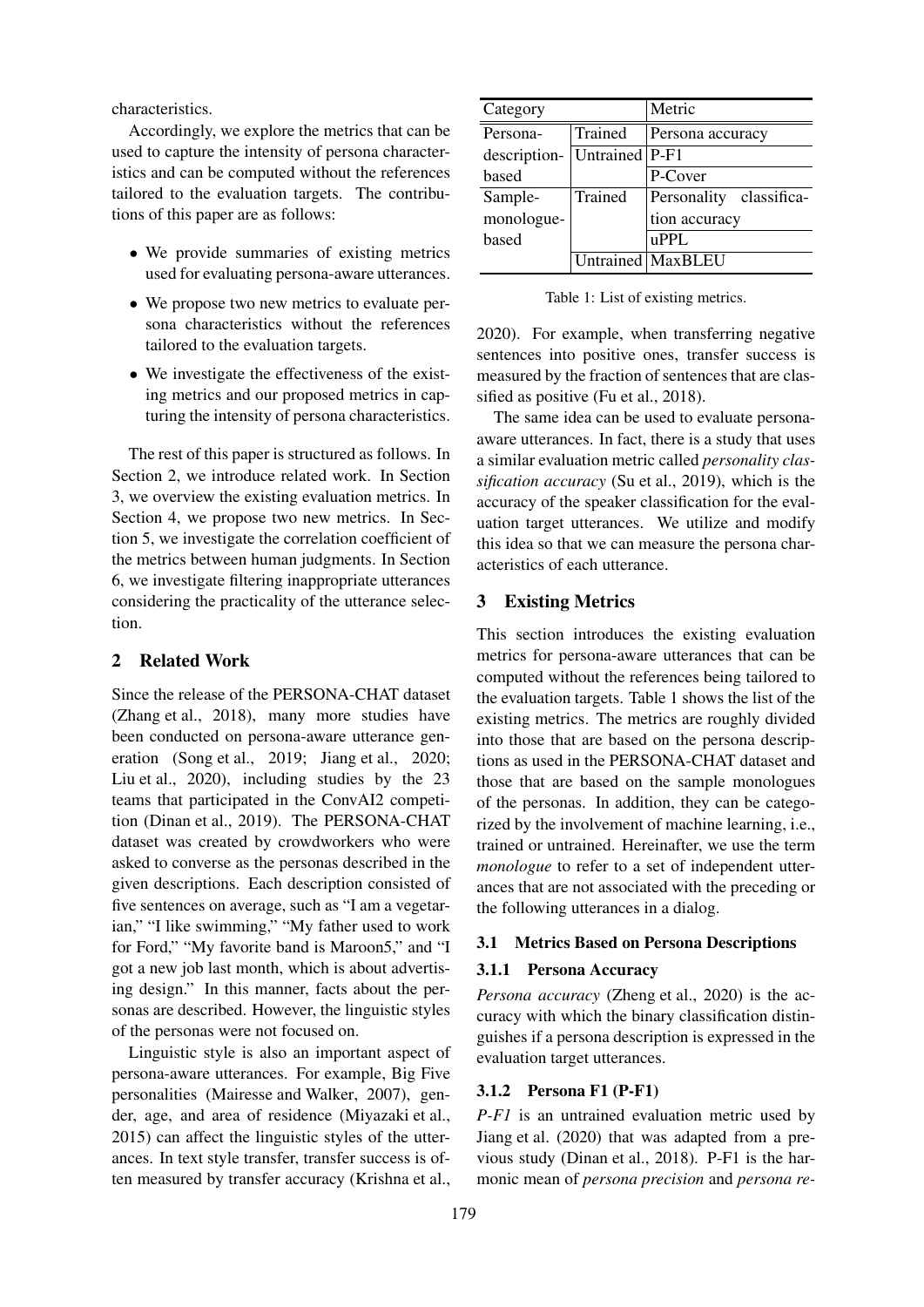*call*, which are computed based on the number of non-stop words shared between an evaluation target and a persona description.

### 3.1.3 Persona Coverage (P-Cover)

*P-Cover* is another untrained metric used by Jiang et al. (2020) that was adapted from a previous study (Song et al., 2019). Though this is also based on the non-stop words shared between an evaluation target and the persona description, it utilizes inverse term frequency $<sup>1</sup>$  to place weight on</sup> words.

### 3.2 Metrics Based on Sample Monologues

### 3.2.1 Personality Classification Accuracy

Personality classification accuracy (Su et al., 2019) is the speaker classification accuracy for the evaluation targets. The speaker classification can be achieved by building a classifier to distinguish the speakers of the utterances in a monologue corpus of the target personas.

### 3.2.2 User Language Perplexity (uPPL)

*uPPL* (Wu et al., 2020) is a metric that evaluates whether an utterance satisfies the linguistic style of a given persona. It can be obtained by building a statistical language model for a persona using a sample monologue and computing the perplexity of an evaluation target given by the language model. Wu et al. (2020) employed users of the Chinese social networking service Douban as personas and used their postings to train the language models.

#### 3.2.3 MaxBLEU

Su et al. (2019) used *MaxBLEU* (Xu et al., 2018) to measure similarities between the evaluation target and the monologue of a persona. The MaxBLEU of an evaluation target can be obtained by calculating the BLEU score for each utterance in the monologue and finding the largest score. MaxBLEU is the only untrained metric among the existing sample-monologue-based metrics presented in this paper.



Figure 2: Process of obtaining an utterance score using PSProb.



Figure 3: Process of obtaining an utterance score using PTSal.

### 4 Proposed Metrics

We propose a trained *persona speaker probability* (PSProb) metric and an untrained *persona term salience* (PTSal) metric.

### 4.1 Persona Speaker Probability (PSProb)

To measure the intensity of the persona characteristics of an utterance, we use the probability of the utterance being said by a persona. Figure 2 shows the process of obtaining an utterance score. First, we train a multinomial classifier to distinguish which persona is the speaker of each utterance in the training data. Then, we estimate the speaker to obtain the probability of an arbitrary utterance being said by a persona. This idea is quite similar to personality classification accuracy (Su et al., 2019). The sole difference is in their output: Persona classification accuracy is a metric that evaluates a set of utterances as a whole, while PSProb can be used to evaluate each utterance individually.

### 4.2 Persona Term Salience (PTSal)

We propose a metric that can be obtained without using machine-learning-based persona classification. We refrain from using such a classification to avoid complex conditions such as classification performance, machine learning algorithms, and training parameters. We assume evaluation metrics should be as simple as possible.

We define PTSal as the score that measures the importance of a term for a persona. Figure 3 shows the process of obtaining a score for an utterance.

<sup>&</sup>lt;sup>1</sup>Though Jiang et al.  $(2020)$  and Song et al.  $(2019)$  used the term "inverse document frequency" for this, we chose the term used in the PERSONA-CHAT paper (Zhang et al., 2018) to avoid confusion with the inverse document frequency (IDF) used in the calculation of term frequencyinverse document frequency (TF-IDF), which will be mentioned in Section 4.2.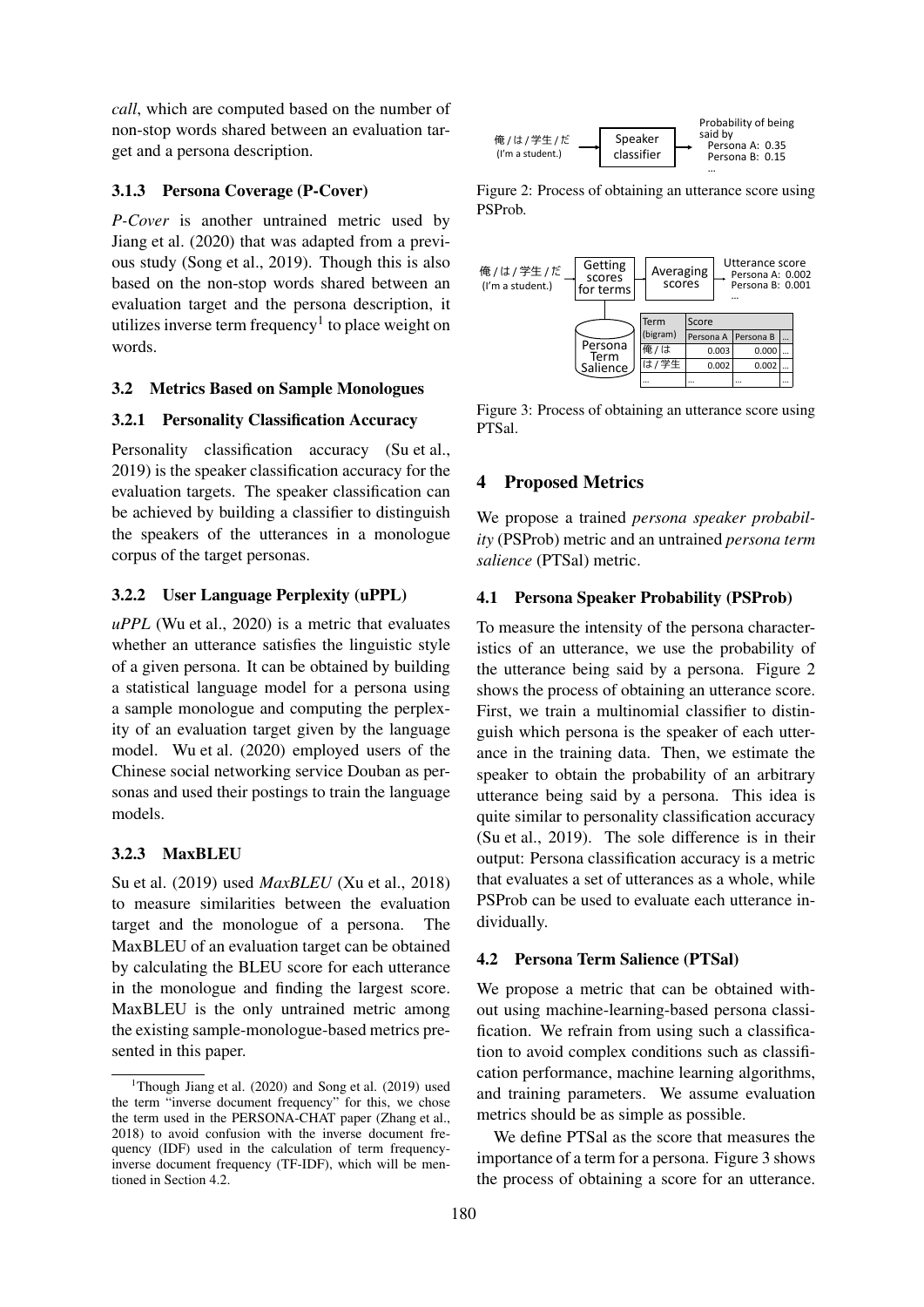| Conv. $ID$     | Topic          |         | Character Utterance (created by crowdworkers)                                                                                                                      |
|----------------|----------------|---------|--------------------------------------------------------------------------------------------------------------------------------------------------------------------|
| $\overline{4}$ | Movie          | Asuna   | 気分転換に映画に行こうよ、何がいいかな?                                                                                                                                               |
|                |                |         | (Let's go see a movie for a change. What would you like to see?)                                                                                                   |
|                |                | Lizbeth | そおねぇ、なにか恋愛コメディがいいなぁ、何が上映中か、アスナ知ってる?                                                                                                                                |
|                |                | Asuna   | (I'd like to see a romantic comedy. Do you know what's playing, Asuna?)<br>恋愛コメディかぁ、何があったかな?ちょっと映画館まで下見に行かない?                                                      |
|                |                |         | (A romantic comedy? I wonder what movies are playing now. Why don't we go down to                                                                                  |
|                |                |         | the movie theater and check it out?)                                                                                                                               |
|                |                |         |                                                                                                                                                                    |
| 18             | Fashion Kirito |         | 参考までに聞くんだが…、シノンはどんなファッションが好きなんだ?                                                                                                                                   |
|                |                |         | (Just for reference What kind of fashion do you like?)                                                                                                             |
|                |                | Sinon   | アンタも知っての通り、動きやすい服装、一本よ。                                                                                                                                            |
|                |                |         | (As you know, I wear comfortable clothes. That's all.)                                                                                                             |
|                |                | Kirito  | はは、機能重視だもんな。実はちょっと雰囲気を変えたいと思ってさ。何かオススメ<br>があったら教えてほしいな。                                                                                                            |
|                |                |         | (Haha, you only care about function in fashion, right? Actually, I was thinking of changing<br>my fashion a bit. If you have any suggestions, please let me know.) |
|                |                |         |                                                                                                                                                                    |

Table 2: Examples of crowdsourced conversations.

First, we prepare a table of the PTSal for each term observed in the sample monologues of the target personas. Then, we calculate the average score of the terms in an arbitrary utterance by consulting the prepared table.

To calculate the PTSal, we adapt and modify the calculation of *TF-IDF*, which is widely used to capture the importance of a term in a document. By adapting the metric, we can capture the importance of a term for a persona. PTSal can be calculated using the following formulae:

$$
PTSal(t, p) = UttFreq(t, p) \cdot SpkrRarity(t)
$$

$$
UttFreq(t, p) = \frac{n(t, p)}{m(p)}
$$

$$
SpkrRarity(t) = \log \frac{|P|}{s(t)},
$$

where  $n(t, p)$  is the number of utterances with term *t* in the monologue of persona *p* and  $m(p)$ is the total number of utterances in the monologue of persona  $p$ .  $s(t)$  is the number of personas that used term  $t$ , and  $|P|$  is the total number of personas. *UttFreq* is used to capture how often a term is used by a persona, and *SpkrRarity* is used to capture how few personas use a term. In short, *UttFreq* is used instead of term frequency (TF), and *SpkrRarity* is used instead of IDF.

## 5 Experiment 1: Correlation with Scores Based on Human Judgments

#### 5.1 Purpose and Procedure

To examine whether the evaluation metrics can capture the intensity of persona characteristics, we



Figure 4: Process of preparing evaluation dataset.

calculated the correlation coefficient (Spearman's rho) of the metrics between human judgments. We used ten characters from two popular anime series as personas: *Kirito*, *Asuna*, *Sinon*, *Leafa*, and *Lizbeth* from *Sword Art Online* (SAO) and *Ran*, *Sonoko*, *Shinichi*, *Heiji*, and *Kazuha* from *Case Closed* (CONAN), which is also known as *Detective Conan*. The characters are all Japanese high school students. Kirito, Shinichi, and Heiji are male, and the others are female.

#### 5.2 Evaluation Dataset

We prepared the evaluation dataset by following the process shown in Figure 4. First, we collected utterances via crowdsourcing. To obtain the utterances that have characteristics of the target personas, we assigned a character to each crowdworker and asked the crowdworkers to converse as their characters. All the crowdworkers had watched the anime involved, with 92% of them having watched more than ten episodes. We included 26 topics (18 general topics and four topics specific to each anime) in the evaluation data and paired the crowdworkers to start conversations with an utterance regarding a given topic.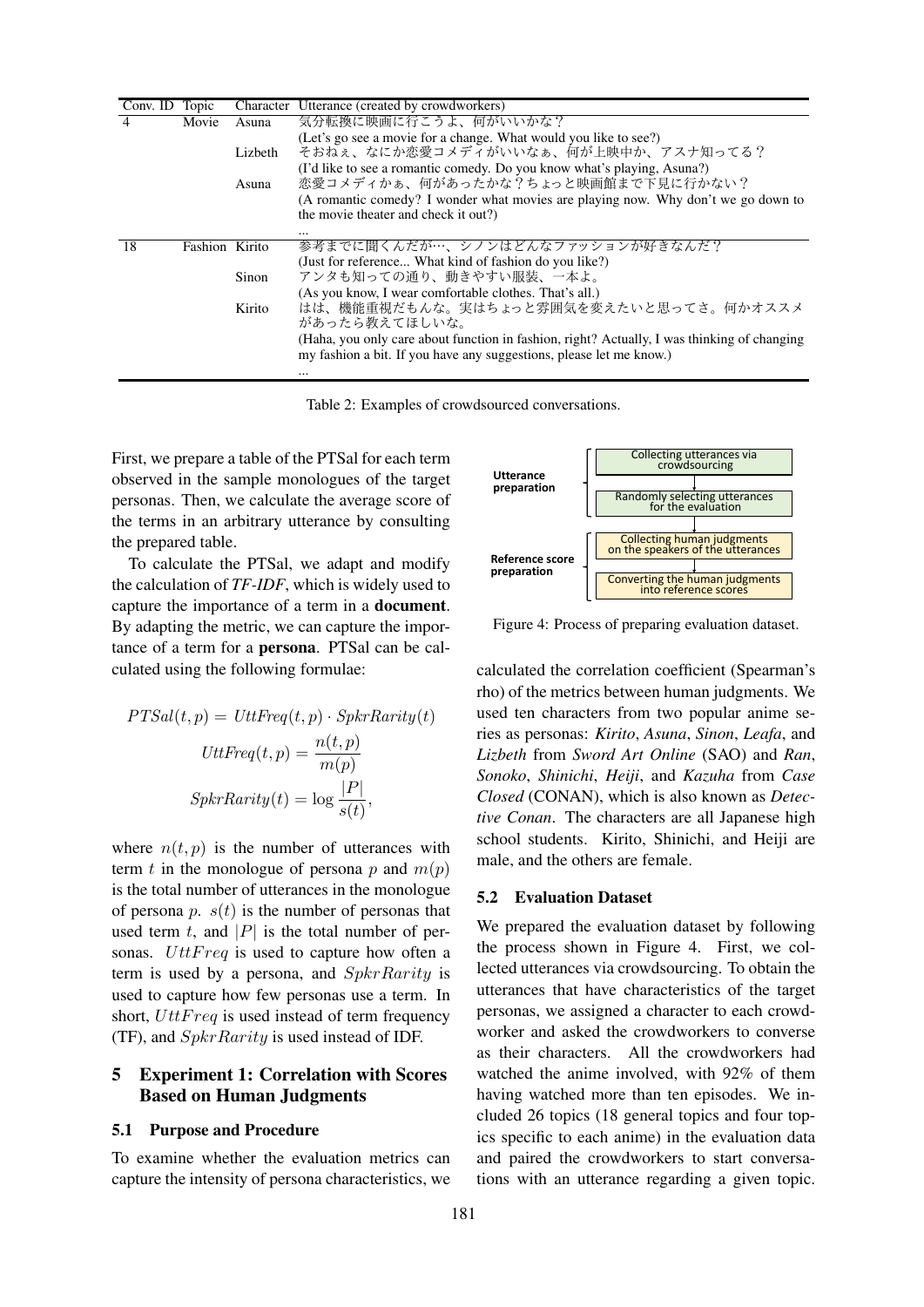| Anime        |      |        | # utts. $# words$ # uniq. words |
|--------------|------|--------|---------------------------------|
| SAO.         | 498. | 12.779 | 1.797                           |
| <b>CONAN</b> | 500  | 10.882 | 1.730                           |

Table 3: Statistics of evaluation data.

**Q: Do you think the utterance is likely to be said by Kirito?**

| <b>Utterances</b>                       | Human judgments |  |       |                   |    |   |
|-----------------------------------------|-----------------|--|-------|-------------------|----|---|
|                                         | A1              |  | A2 A3 | A4                | A5 |   |
| 「俺は平気だよ」(I'm fine.) Yes Yes Yes Yes Yes |                 |  |       |                   |    | 5 |
| 「ありがと」(Thanks.)                         |                 |  |       | No No Yes Yes Yes |    | з |
| 「素敵だね」(Lovely.)                         |                 |  |       | No No No No Yes   |    | 1 |

Figure 5: Examples of human judgments with "likely" judgments being used as reference utterance scores.

The general topics consisted of self-introductions, movies, fashion, family, and so on. Table 2 shows examples of the crowdsourced conversations.

Through the data collection process, we obtained 2,070 utterances for each anime. For Experiment 1, we randomly extracted 100 utterances from each character and created a dataset that consisted of 500 utterances for each anime. Table 3 shows the statistics of the dataset. Note that the dataset for SAO consists of 498 utterances because there were misoperations for two utterances in the annotation process described in Section 5.3.

### 5.3 Preparation of Reference Scores

To obtain reference scores of persona characteristics, we asked crowdworkers for annotations. We gave each crowdworker a list of utterances<sup>2</sup> and a character, and we asked them to answer if the character was likely to say each utterance on the list. Note that judgments about one persona are independent of judgments about other personas; therefore, an utterance can be labeled as "likely" for multiple personas. Five crowdworkers were assigned to judge each combination of an utterance and a character, so the number of crowdworkers who chose "likely" for each combination ranged from 0 to 5. Figure 5 shows examples of the annotation results. It should be noted that all the annotation crowdworkers had experience watching the anime involved, and 80% of them had watched more than ten episodes.

Hereinafter, we refer to the number of "likely"



Figure 6: Numbers of utterances with NoL scores for each character (upper figure for SAO; lower figure for CONAN).

judgments as *NoL* for convenience. We used the NoL instead of a Likert scale because we wanted to make the annotation easier for crowdworkers. We considered binary judgment would be easier than judgment on a scale. Figure 6 shows the distribution of the NoL. Since the evaluation data is a mixture of the utterances of five characters, there are many utterances whose NoL is 0 for each character. For example, Kirito is the only male among the five characters chosen from SAO; therefore, many utterances from female characters did not suit Kirito and scored 0. Similarly, many utterances were scored 0 for Heiji of CONAN, who speaks with a strong Kansai dialect, which is spoken in the western region of Japan.

#### 5.4 Metric Implementation Details

In this section, we describe the implementation details of the evaluation metrics used in this experiment, namely PSProb, PTSal, uPPL, and MaxBLEU. Of the metrics described in Section 3, persona accuracy and personality classification accuracy were not used because they are not applicable for scoring each utterance. Because P-F1 and P-Cover (based on persona descriptions) were proposed for evaluating utterances generated using persona descriptions, we assume they could be unsuitable for evaluating utterances created independently of the persona descriptions. Therefore,

<sup>&</sup>lt;sup>2</sup>We split 500 utterances into ten lists consisting of 50 utterances per list and assigned five workers to each list, so we needed 50 crowdworkers for each character. Since we used ten characters, we used 500 crowdworkers in total for the annotation.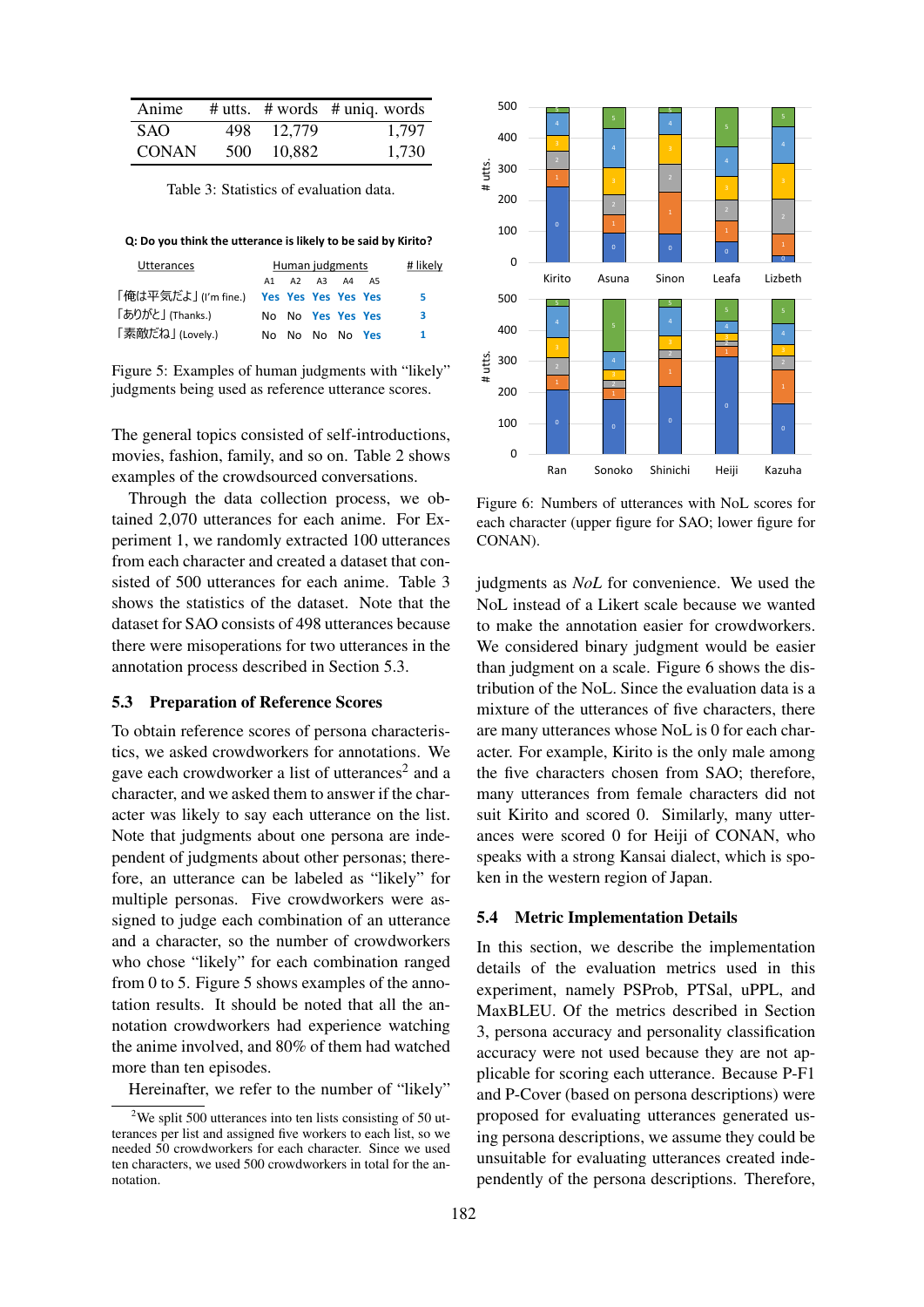we evaluate these metrics as supplementary information in Section A of the appendix.

Unless otherwise noted, we tokenized utterances by using MeCab (Kudo et al., 2004) with the UniDic dictionary (Den et al., 2008). We chose that dictionary because it contains many colloquial expressions we consider suitable for tokenizing utterances.

#### 5.4.1 Proposed 1: PSProb

As previously discussed, this metric is the probability of an utterance being said by a persona. We trained a multinomial classifier using logistic regression for SAO and CONAN. We used TF-IDFweighted word unigrams as features. To train the models, we used monologue corpora consisting of lines extracted from SAO screenplays and subtitles from CONAN episodes. For SAO, we used screenplays for around 100 episodes; for CONAN, we used TV subtitles from 12 episodes. The lines in the subtitles are separated into short fragments, so we concatenated the consecutive lines of the same character. The numbers of lines, words, and unique words of the corpora are shown in Table 4. To adjust the imbalance of the data size among the characters, we randomly extracted the same number of lines for each character based on the smallest number. As a result, we used 1,955 lines for SAO (391 lines from each character) and 310 lines for CONAN (62 lines from each character). For each anime, we used 90% for training and used the remaining 10% for evaluating the classification performance. The performance of the speaker classifiers that we used to compute PSProb will be provided in Table B.2 of the appendix as supplementary information.

#### 5.4.2 Proposed 2: PTSal

As previously stated, this is a metric to measure the importance of a term for a persona. We used all lines in the corpora shown in Table 4 as the sample monologues to calculate the PTSal. We used bigrams as terms of the words included in the lines. Table 5 shows example scores for the utterances. The first utterance, "俺" (first-person pronoun for male), strongly affected the score for Kirito. The second utterance, "キリトくん" ("Kiritokun," a nickname for Kirito), strongly affected the score for Asuna because other characters rarely use the nickname to refer to or address Kirito. The third utterance, "お兄ちゃん" ("older brother"), strongly affected the score for Leafa because she

| Anime        | Character | # lines | # words | $#$ uniq. |
|--------------|-----------|---------|---------|-----------|
|              |           |         |         | words     |
| <b>SAO</b>   | Kirito    | 4,356   | 60,666  | 5,067     |
|              | Asuna     | 1,826   | 26,499  | 2,887     |
|              | Sinon     | 936     | 14,574  | 2,075     |
|              | Leafa     | 885     | 11,265  | 1,639     |
|              | Lizbeth   | 391     | 5,933   | 1,292     |
| <b>CONAN</b> | Ran       | 241     | 2,765   | 603       |
|              | Sonoko    | 147     | 1,572   | 440       |
|              | Shinichi  | 103     | 1,844   | 559       |
|              | Heiji     | 94      | 1,684   | 482       |
|              | Kazuha    | 62      | 625     | 213       |

Table 4: Statistics of corpora used to compute PSProb, PTSal, uPPL, and MaxBLEU.

mentions her brother frequently.

#### 5.4.3 Existing 1: uPPL

To obtain the uPPL (Wu et al., 2020) of an utterance *u*, a statistical language model for the target persona  $LM_p$  should be trained first. Then, the uPPL can be calculated as the perplexity of *u* given by  $LM_p$ . Because the numbers of each persona's utterances are limited, Wu et al. (2020) trained a language model using all the training data and fine-tuned the model using each persona's utterances.

Because our monologue corpora are too small to construct a language model, we used a pretrained Japanese BERT<sup>3</sup> as a language model, and we fine-tuned the model with our corpora shown in Table 4. We used 80% of the lines as training data, 10% as validation data, and 10% as evaluation data. We fine-tuned 100 epochs and chose the model whose validation loss was the lowest for each character. To calculate the perplexity of an utterance, first, we tokenized the utterance with the tokenizer for BERT, then we masked each word in the utterance, predicted the masked words using a language model, and obtained cross entropy loss for the probability distributions of predicted words. The perplexities of the evaluation data will be shown in Table B.3 of the appendix as supplementary information.

### 5.4.4 Existing 2: MaxBLEU

Based on a previous study (Su et al., 2019), we used MaxBLEU (Xu et al., 2018) as a metric that measures the similarities between an evaluation

<sup>&</sup>lt;sup>3</sup>BERT-base\_mecab-ipadic-bpe-32k\_whole-word-mask obtained here: https://github.com/cl-tohoku/bert-japanese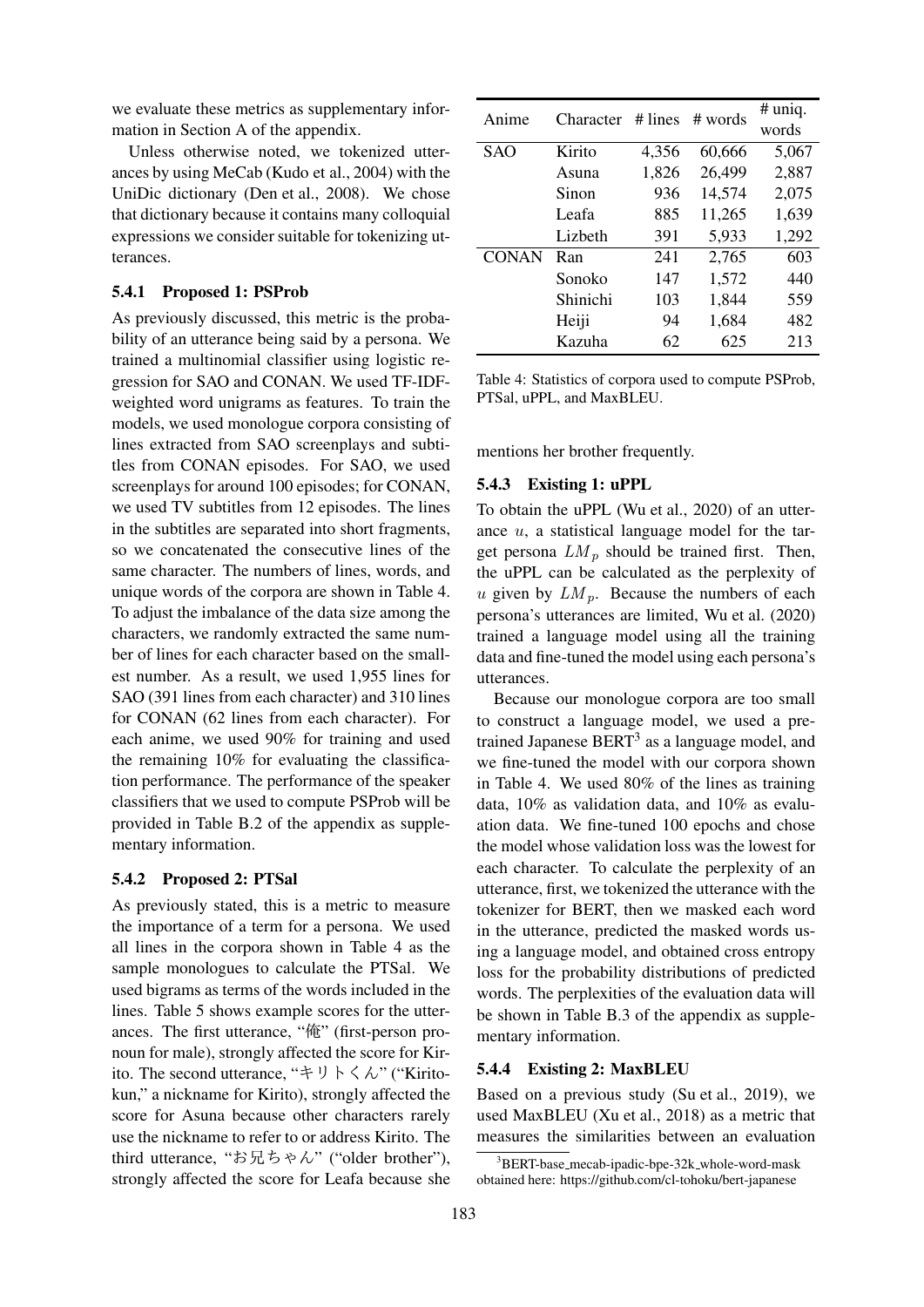| Utterances (created by crowdworkers)                      | Kirito | Asuna  | Sinon  | Leafa  | Lizheth |
|-----------------------------------------------------------|--------|--------|--------|--------|---------|
| こんにちは、どこから来たの?俺は桐ケ谷和人。埼玉県の川                               | 0.0029 | 0.0001 | 0.0002 | 0.0000 | 0.0001  |
| 越市から来たんだ。                                                 |        |        |        |        |         |
| (Hello, where are you from? I'm Kazuto Kirigaya. I'm from |        |        |        |        |         |
| Kawagoe City in Saitama Prefecture.)                      |        |        |        |        |         |
| キリトくん、食べ物ばっかりだね …!                                        | 0.0002 | 0.0042 | 0.0001 | 0.0001 | 0.0000  |
| (Kirito-kun, you keep talking about food!)                |        |        |        |        |         |
| 友達と一緒か、お兄ちゃんと一緒かなぁ~。                                      | 0.0000 | 0.0001 | 0.0001 | 0.0089 | 0.0011  |
| (I'll be with my friends or with my brother.)             |        |        |        |        |         |

Table 5: Examples of PTSal scores for utterances.

target utterance and the sample monologue of a persona. We used the corpora shown in Table 4 as the sample monologues. We calculated the trigram BLEU score $4$  between the evaluation target utterance and each utterance of the sample monologue, and we used the highest score as the evaluation target utterance score. To obtain the BLEU scores, we used multi-bleu.perl included in the Moses statistical machine translation system (Koehn et al., 2007) based on Xu et al. (2018).

#### 5.5 Results

Table 6 shows the correlation coefficients  $(r<sub>s</sub>)$  between the metrics and the NoL. In the table, the largest and the second-largest absolute values for each character are in bold. Note that the uPPL shows negative correlations because the smaller the perplexity is, the better the language model performs.

Our PSProb and PTSal metrics outperformed other metrics overall. The best and second-best performances were all PSProb or PTSal for CO-NAN in particular. The best performance of all was the case of PSProb for Sonoko, and the *r<sup>s</sup>* was 0.67, which can be considered a strong correlation. Though PTSal could not perform as well as PSProb, PTSal did well without the assistance of machine learning. PTSal showed moderate to weak correlations for six out of ten characters, moderate correlations for Sonoko (0.48) and Heiji (0.48), and weak correlations for Kirito (0.39), Asuna (0.33), Ran (0.39), and Kazuha (0.27).

MaxBLEU was also computed without the assistance of machine learning; it did well for SAO, as we expected. However, it did not work well for CONAN, possibly because the size of the monologue corpus for CONAN was too small to find utterances sufficiently similar to the evaluation targets. In fact, while around 40% of the SAO ut-

| Character |            | $r_s$                                               |  |
|-----------|------------|-----------------------------------------------------|--|
|           |            | PSProb PTSal uPPL MaxBLEU                           |  |
|           | SAO Kirito | $0.53$ *** $0.39$ *** $-0.20$ *** $0.17$ **         |  |
|           | Asuna      | $0.28$ *** $0.33$ *** -0.06 ns $0.32$ ***           |  |
|           | Sinon      | $0.21$ *** $0.16$ ** $-0.03$ ns $0.37$ ***          |  |
|           | Leafa -    | $0.35$ *** $0.16$ ** $-0.02$ n.s. $0.27$ ***        |  |
|           |            | Lizbeth $0.32$ *** 0.11 n.s. $-0.01$ n.s. 0.03 n.s. |  |
|           | CON-Ran    | 0.44 *** 0.39 *** -0.08 n.s. 0.07 n.s.              |  |
| AN        |            | Sonoko 0.67 *** 0.48 *** -0.18 *** 0.02 n.s.        |  |
|           |            | Shinichi 0.20 *** 0.17 ** -0.11 n.s. -0.01 n.s.     |  |
|           |            | Heiji $0.52$ *** $0.48$ *** $-0.45$ *** $0.14$ *    |  |
|           |            | Kazuha 0.56 *** 0.27 *** -0.09 n.s. 0.10 n.s.       |  |

Table 6: Correlation coefficients  $(r_s)$  with NoL. "\*\*\*," "\*\*," and "\*" indicate that *r<sup>s</sup>* differs significantly from 0 at 0.1%, 1%, and 5%, respectively. "n.s." means *r<sup>s</sup>* is not significantly different from 0. Significances are based on Holm-adjusted P-values.

terances scored more than 20 in MaxBLEU, only around 9% of the CONAN utterances scored more than 20.

Although the uPPL did not work well overall, it performed well for Kirito and Heiji. The *r<sup>s</sup>* of Kirito was -0.20, and the  $r<sub>s</sub>$  of Heiji was -0.45, which can be considered weak to moderate correlations. As described in relation to Figure 6, their utterances have very different characteristics from other characters' utterances, assumedly a factor behind uPPL's good performance.

## 6 Experiment 2: Filtering Inappropriate **Utterances**

#### 6.1 Purpose and Procedure

Considering the practicality of the utterance selection, we conducted another experiment to examine whether inappropriate utterances for personas can be filtered using the evaluation metrics. We used the same metrics as those used in Experiment 1, namely PSProb, PTSal, uPPL, and MaxBLEU. The implementation details of the metrics are the

<sup>&</sup>lt;sup>4</sup>We chose BLEU-3 because it performed the best among BLEU-1 to 4 on the evaluation of SAO. As for CONAN, MaxBLEU did not perform well overall in this experiment.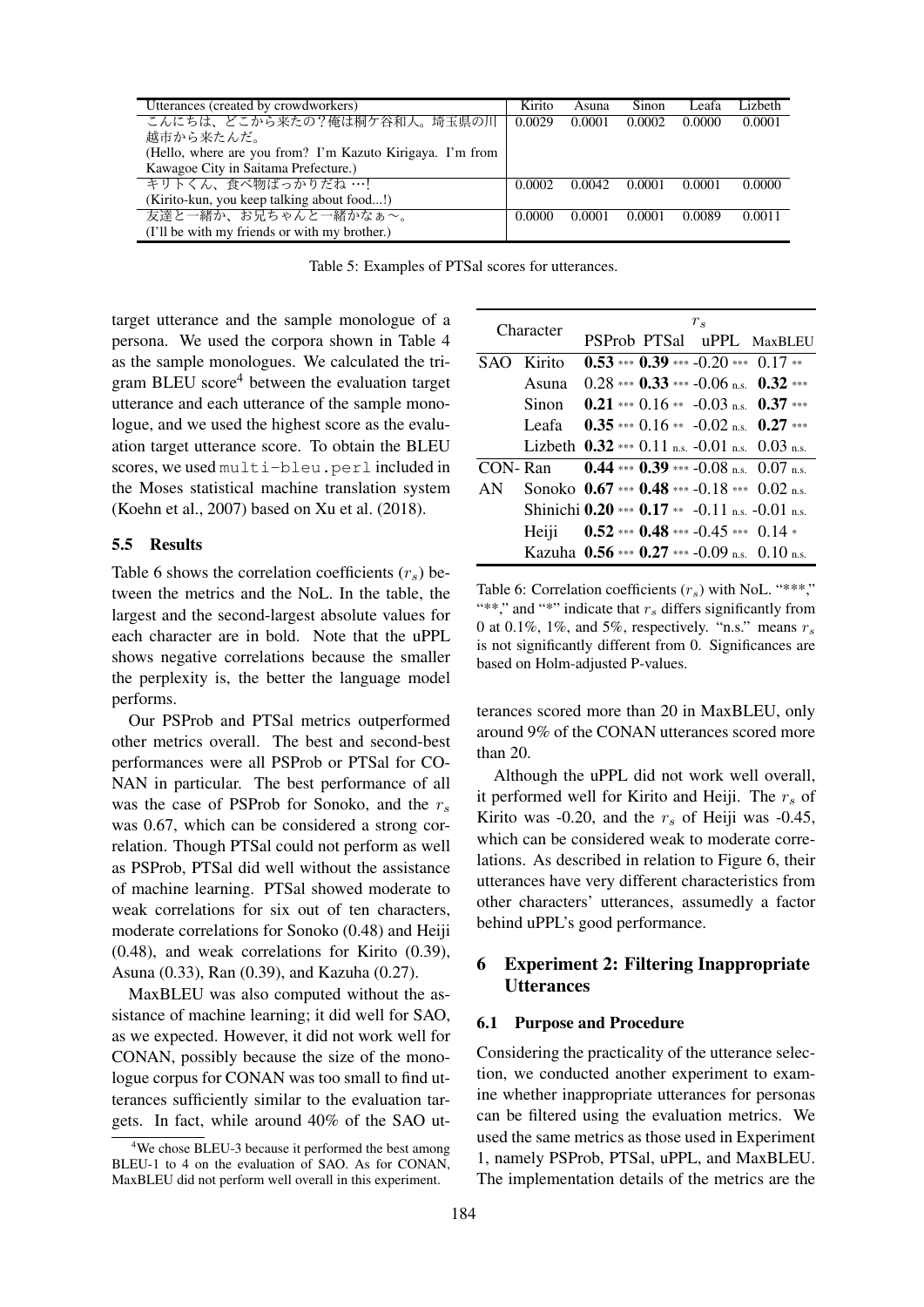| Anime            | Charac-  |      |      | <b>AUPR</b> |                           |
|------------------|----------|------|------|-------------|---------------------------|
|                  | ter      |      |      |             | PSProb PTSal uPPL MaxBLEU |
| SAO              | Kirito   | 0.83 | 0.72 | 0.65        | 0.68                      |
|                  | Asuna    | 0.40 | 0.42 | 0.34        | 0.43                      |
|                  | Sinon    | 0.52 | 0.53 | 0.46        | 0.63                      |
|                  | Leafa    | 0.45 | 0.34 | 0.28        | 0.38                      |
|                  | Lizheth  | 0.33 | 0.29 | 0.16        | 0.19                      |
| <b>CONAN Ran</b> |          | 0.79 | 0.68 | 0.53        | 0.65                      |
|                  | Sonoko   | 0.87 | 0.66 | 0.48        | 0.59                      |
|                  | Shinichi | 0.76 | 0.69 | 0.61        | 0.75                      |
|                  | Heiji    | 0.89 | 0.88 | 0.86        | 0.82                      |
|                  | Kazuha   | 0.78 | 0.68 | 0.55        | 0.64                      |

Table 7: AUPR for each metric.

same as those described in Section 5.4. We used the same data described in Section 5.2 and Section 5.3 as the evaluation dataset. In this experiment, we regarded the utterances whose NoL is 0 or 1 to be inappropriate and tried to extract them. For each PSProb, PTSal, and MaxBLEU, we extracted an utterance if the score for the metric was less than or equal to a threshold. As for uPPL, we extracted an utterance if the score for the metric was more than or equal to a threshold.

### 6.2 Results

Figure 7 shows precision-recall curves for extracting inappropriate utterances. The upper figure is for Kirito of SAO, and the lower figure is for Ran of CONAN. Table 7 shows the area under the precision-recall curve (AUPR) for all the characters. The larger the score is, the better the extraction performance. In the table, the largest and the second-largest scores for each character are in bold. As in Experiment 1, our PSProb and PTSal metrics outperformed other metrics overall. Except for the case of Shinichi, the best and secondbest performances were all PSProb or PTSal for CONAN. MaxBLEU also performed well overall. It performed best for Asuna and Sinon and second best for Leafa and Shinichi. However, uPPL had the lowest performance for all the characters. The overall trend in the results of this experiment is consistent with Experiment 1.

## 7 Conclusion

We investigated the performances of existing metrics and new metrics (namely PSProb and PTSal) to find metrics that we can use to capture the intensity of persona characteristics and we can compute without the references tailored to the evalua-



Figure 7: Precision-recall curves for utterance filtering (upper figure for Kirito of SAO; lower figure for Ran of CONAN).

tion targets. Experimental results showed that our PSProb and PTSal metrics generally outperformed others in terms of correlation with scores based on human judgments and performance in filtering inappropriate utterances. We would like to clarify the strengths and weaknesses of the metrics by considering various practical cases of evaluating persona characteristics. In addition, we would like to investigate the effectiveness of the metrics on automatically generated utterances and utterances written in other languages.

## Acknowledgments

The screenplay data for the Sword Art Online episodes was provided by Aniplex Inc.

### References

- Yasuharu Den, Junpei Nakamura, Toshinobu Ogiso, and Hideki Ogura. 2008. to Japanese morphological analysis: Dictionary, model, and evaluation.
- Emily Dinan, Varvara Logacheva, Valentin Malykh, Alexander Miller, Kurt Shuster, Jack Urbanek, Douwe Kiela, Arthur Szlam, Iulian Serban, Ryan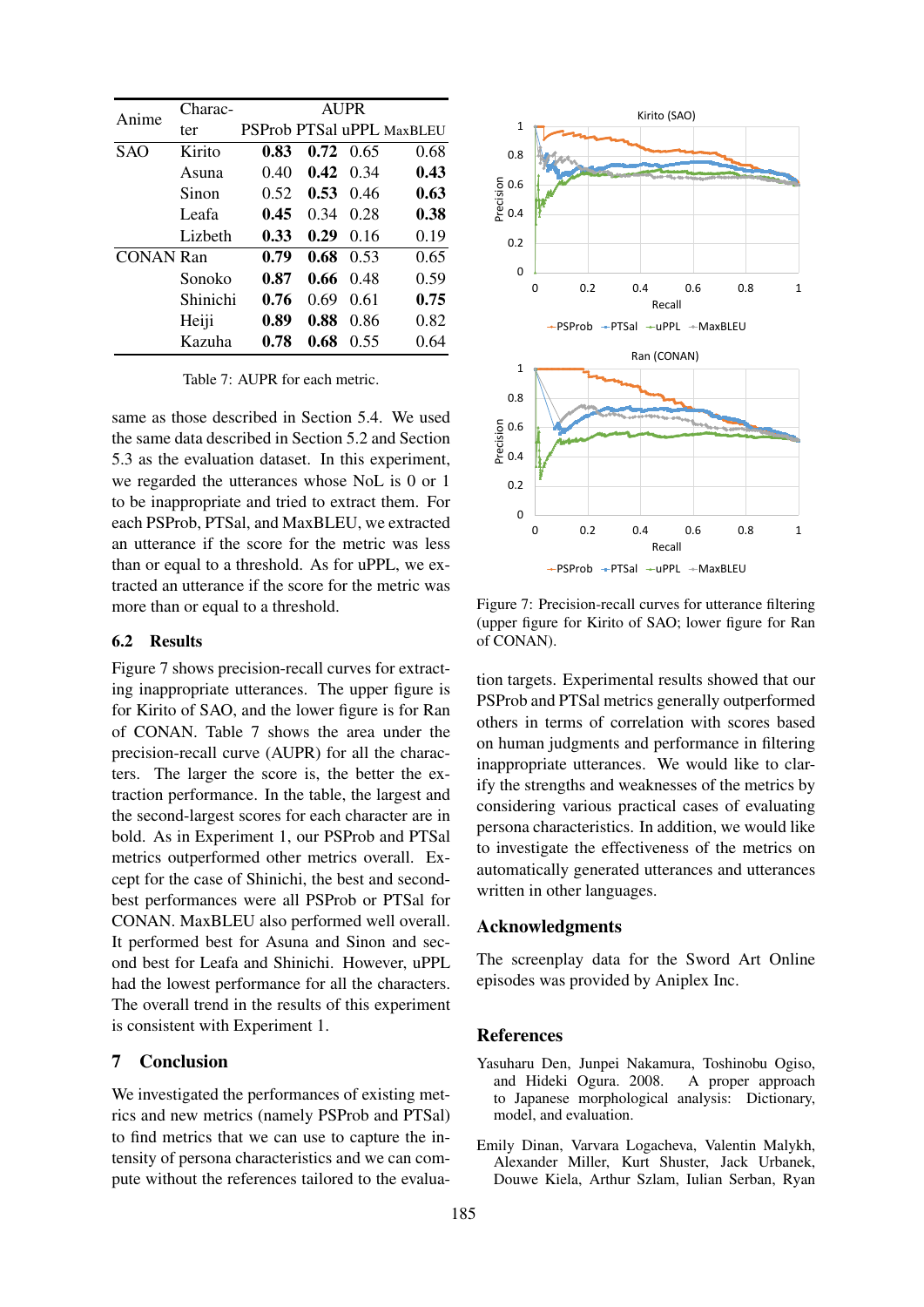Lowe, et al. 2019. The second conversational intelligence challenge (ConvAI2). *arXiv preprint arXiv:1902.00098*.

- Emily Dinan, Stephen Roller, Kurt Shuster, Angela Fan, Michael Auli, and Jason Weston. 2018. Wizard of Wikipedia: Knowledge-powered conversational agents. *arXiv preprint arXiv:1811.01241*.
- Zhenxin Fu, Xiaoye Tan, Nanyun Peng, Dongyan Zhao, and Rui Yan. 2018. Style transfer in text: Exploration and evaluation. In *Proceedings of the AAAI Conference on Artificial Intelligence*, volume 32.
- Ryuichiro Higashinaka, Masahiro Mizukami, Hidetoshi Kawabata, Emi Yamaguchi, Noritake Adachi, and Junji Tomita. 2018. Role play-based question-answering by real users for building chatbots with consistent personalities. In *Proceedings of the 19th Annual SIGdial Meeting on Discourse and Dialogue*, pages 264–272.
- Bin Jiang, Wanyue Zhou, Jingxu Yang, Chao Yang, Shihan Wang, and Liang Pang. 2020. PEDNet: A persona enhanced dual alternating learning network for conversational response generation. In *Proceedings of the 28th International Conference on Computational Linguistics*, pages 4089–4099.
- Philipp Koehn, Hieu Hoang, Alexandra Birch, Chris Callison-Burch, Marcello Federico, Nicola Bertoldi, Brooke Cowan, Wade Shen, Christine Moran, Richard Zens, Chris Dyer, Ondřej Bojar, Alexandra Constantin, and Evan Herbst. 2007. Moses: Open source toolkit for statistical machine translation. In *Proceedings of the 45th annual meeting of the association for computational linguistics companion volume proceedings of the demo and poster sessions*, pages 177–180.
- Kalpesh Krishna, John Wieting, and Mohit Iyyer. 2020. Reformulating unsupervised style transfer as paraphrase generation. In *Proceedings of the 2020 Conference on Empirical Methods in Natural Language Processing*, pages 737–762.
- Taku Kudo, Kaoru Yamamoto, and Yuji Matsumoto. Applying conditional random fields to Japanese morphological analysis. In *Proceedings of the 2004 conference on empirical methods in natural language processing*, pages 230–237.
- Qian Liu, Yihong Chen, Bei Chen, Jian-Guang Lou, Zixuan Chen, Bin Zhou, and Dongmei Zhang. 2020. You impress me: Dialogue generation via mutual persona perception. In *Proceedings of the 58th Annual Meeting of the Association for Computational Linguistics*, pages 1417–1427.
- Andrea Madotto, Zhaojiang Lin, Chien-Sheng Wu, and Pascale Fung. 2019. Personalizing dialogue agents via meta-learning. In *Proceedings of the 57th Annual Meeting of the Association for Computational Linguistics*, pages 5454–5459.
- Francois Mairesse and Marilyn Walker. 2007. PER-SONAGE: Personality generation for dialogue. In *Proceedings of the 45th annual meeting of the association of computational linguistics*, pages 496–503.
- Chiaki Miyazaki, Toru Hirano, Ryuichiro Higashinaka, Toshiro Makino, and Yoshihiro Matsuo. 2015. Automatic conversion of sentence-end expressions for utterance characterization of dialogue systems. In *Proceedings of the 29th Pacific Asia Conference on Language, Information and Computation*, pages 307–314.
- Chiaki Miyazaki, Toru Hirano, Ryuichiro Higashinaka, and Yoshihiro Matsuo. 2016. Towards an entertaining natural language generation system: Linguistic peculiarities of Japanese fictional characters. In *Proceedings of the 17th Annual Meeting of the Special Interest Group on Discourse and Dialogue*, pages 319–328.
- Oluwatobi Olabiyi, Anish Khazane, Alan Salimov, and Erik Mueller. 2019. An adversarial learning framework for a persona-based multi-turn dialogue model. In *Proceedings of the Workshop on Methods for Optimizing and Evaluating Neural Language Generation*, pages 1–10.
- Atsushi Otsuka, Toru Hirano, Chiaki Miyazaki, Ryuichiro Higashinaka, Toshiro Makino, and Yoshihiro Matsuo. 2017. Utterance selection using discourse relation filter for chat-oriented dialogue systems. In *Dialogues with Social Robots*, pages 355– 365. Springer.
- Jeffrey Pennington, Richard Socher, and Christopher D Manning. 2014. GloVe: Global vectors for word representation. In *Proceedings of the 2014 conference on empirical methods in natural language processing*, pages 1532–1543.
- Haoyu Song, Wei-Nan Zhang, Yiming Cui, Dong Wang, and Ting Liu. 2019. Exploiting persona information for diverse generation of conversational responses. In *Proceedings of the Twenty-Eighth International Joint Conference on Artificial Intelligence*, pages 5190–5196.
- Feng-Guang Su, Aliyah R Hsu, Yi-Lin Tuan, and Hung-Yi Lee. 2019. Personalized dialogue response generation learned from monologues. In *INTER-SPEECH*, pages 4160–4164.
- Yuiko Tsunomori, Ryuichiro Higashinaka, Takeshi Yoshimura, and Yoshinori Isoda. 2020. Improvements in the utterance database for enhancing system utterances in chat-oriented dialogue systems. *Journal of Natural Language Processing*, 27(1):65– 88.
- Thomas Wolf, Victor Sanh, Julien Chaumond, and Clement Delangue. 2019. TransferTransfo: A transfer learning approach for neural network based conversational agents. *arXiv preprint arXiv:1901.08149*.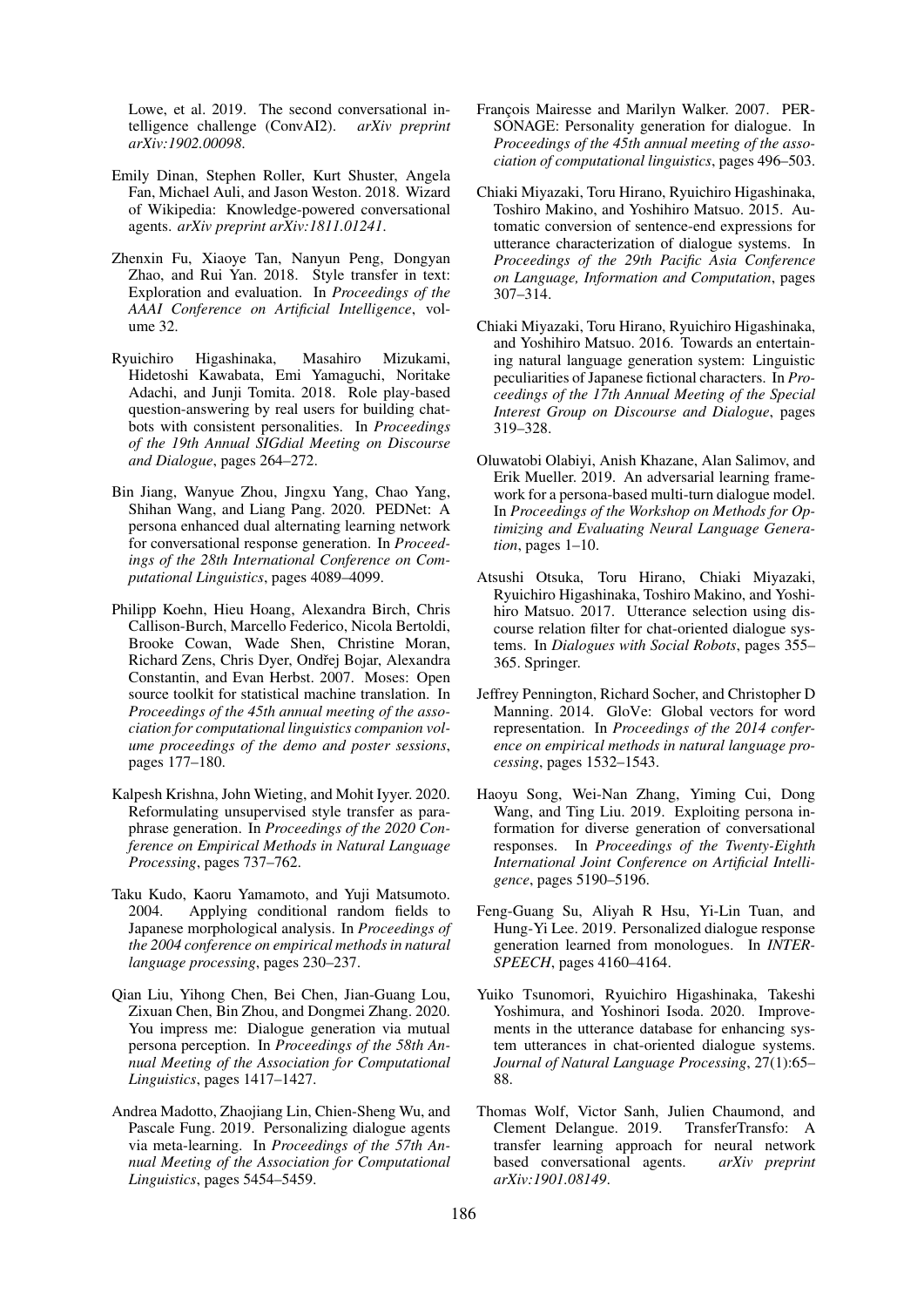- Bowen Wu, Mengyuan Li, Zongsheng Wang, Yifu Chen, Derek Wong, Qihang Feng, Junhong Huang, and Baoxun Wang. 2020. Guiding variational response generator to exploit persona. In *Proceedings of the 58th Annual Meeting of the Association for Computational Linguistics*, pages 53–65.
- Jing Xu, Da Ju, Margaret Li, Y-Lan Boureau, Jason Weston, and Emily Dinan. 2020. Recipes for safety in open-domain chatbots. *arXiv preprint arXiv:2010.07079*.
- Zhen Xu, Nan Jiang, Bingquan Liu, Wenge Rong, Bowen Wu, Baoxun Wang, Zhuoran Wang, and Xiaolong Wang. 2018. LSDSCC: a large scale domain-specific conversational corpus for response generation with diversity oriented evaluation metrics. In *Proceedings of the 2018 Conference of the North American Chapter of the Association for Computational Linguistics: Human Language Technologies*, pages 2070–2080.
- Saizheng Zhang, Emily Dinan, Jack Urbanek, Arthur Szlam, Douwe Kiela, and Jason Weston. 2018. Personalizing dialogue agents: I have a dog, do you have pets too? In *Proceedings of the 56th Annual Meeting of the Association for Computational Linguistics*, pages 2204–2213.
- Yinhe Zheng, Rongsheng Zhang, Minlie Huang, and Xiaoxi Mao. 2020. A pre-training based personalized dialogue generation model with persona-sparse data. In *Proceedings of the AAAI Conference on Artificial Intelligence*, volume 34, pages 9693–9700.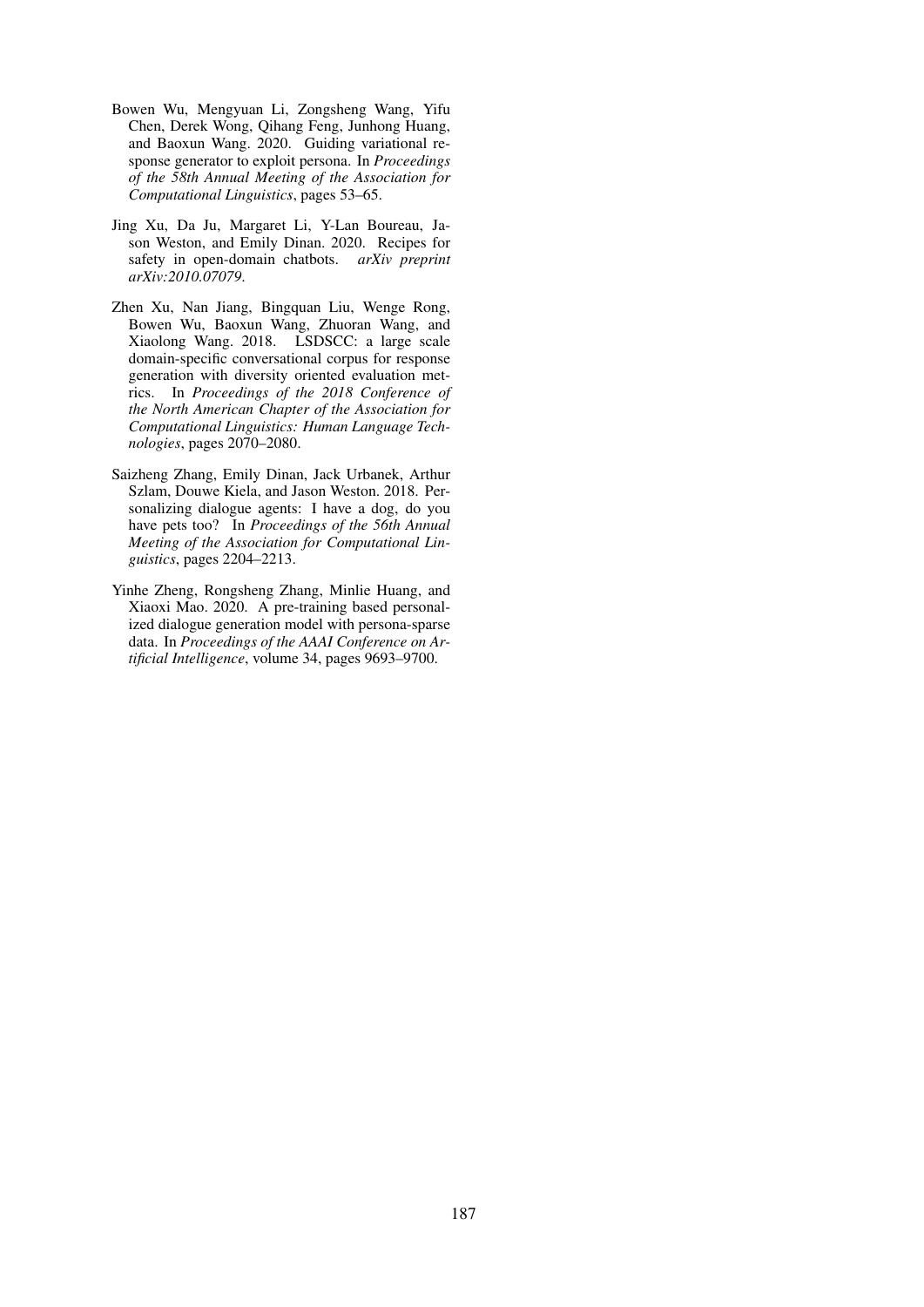## A Evaluation of Metrics Based on Persona Descriptions

Regarding Experiment 1, we report evaluating the metrics based on persona descriptions, namely P-F1 and P-Cover. The evaluation dataset and the reference scores used for this evaluation are the same as those described in Section 5.

## A.1 P-F1

P-F1 is a metric that evaluates how well a persona is expressed in an utterance (Jiang et al., 2020). It can be calculated using the following formulae:

$$
\text{Persona F1} = \frac{2 \cdot \text{Recall} \cdot \text{Precision}}{\text{Recall} + \text{Precision}}
$$
\n
$$
\text{Persona Recall} = \frac{\max_{i \in [1, L]} |W_{Y \cap d_i}|}{|W_{d_i}|}
$$
\n
$$
\text{Persona Precision} = \frac{\max_{i \in [1, L]} |W_{Y \cap d_i}|}{|W_{Y}|},
$$

where  $W_Y$  is a set of non-stop words in utterance *Y* and  $W_{d_i}$  is a set of non-stop words in the sentence  $d_i$  in the persona description.

The personas used by Jiang et al. (2020) are those in the PERSONA-CHAT dataset (Zhang et al., 2018), which means that each persona consisted of five sentences on average. In this experiment, we used persona descriptions that consisted of 20 sentences on average. We created the persona descriptions by extracting character descriptions from Wikipedia and removing sentences inappropriate for persona description (e.g., background of the anime series). The following is an excerpt of Kirito's persona description extracted from Wikipedia<sup>5</sup>:

In the work, his birthday is October 7, 2008. He lives in Kawagoe City, Saitama Prefecture. He lost his parents in an accident shortly after his birth, and he was adopted by the Kirigaya family consisting of his mother's sister and her husband.

### A.2 P-Cover

 $\overline{a}$ 

P-Cover is another metric that evaluates how well a persona is expressed in an utterance (Jiang et al., 2020). It can be calculated by the following formulae:

| Character |         | $r_s$                                     |                          |  |  |  |
|-----------|---------|-------------------------------------------|--------------------------|--|--|--|
|           |         |                                           | P-F1 P-Cover             |  |  |  |
| SAO       | Kirito  |                                           | $0.13 * 0.09$ n.s.       |  |  |  |
|           | Asuna   |                                           | $0.00$ n.s. $0.05$ n.s.  |  |  |  |
|           |         | Sinon $-0.06$ n.s. $-0.08$ n.s.           |                          |  |  |  |
|           | Leafa — |                                           | $0.00$ n.s. $-0.04$ n.s. |  |  |  |
|           |         | Lizbeth $-0.05$ n.s. $-0.01$ n.s.         |                          |  |  |  |
|           |         | <b>CONAN Ran</b> $0.04$ n.s. $-0.02$ n.s. |                          |  |  |  |
|           |         | Sonoko 0.08 n.s. 0.01 n.s.                |                          |  |  |  |
|           |         | Shinichi -0.10 n.s. -0.11 n.s.            |                          |  |  |  |
|           |         | Heiji 0.01 n.s. 0.00 n.s.                 |                          |  |  |  |
|           |         | Kazuha $-0.03$ n.s. $-0.02$ n.s.          |                          |  |  |  |

Table A.1: Correlation coefficients  $(r_s)$  with NoL. "\*" indicates that  $r_s$  differs significantly from 0 at 5%. "n.s." means  $r<sub>s</sub>$  is not significantly different from 0. Significances are based on Holm-adjusted P-values.

$$
\begin{aligned} \text{Persona Coverage} &= \max_{i \in [1, L]} \frac{\sum_{w_j \in W_{Y \cap d_i}} \alpha_j}{|W_{Y \cap d_i}|} \\ \alpha_j &= \frac{1}{1 + \log(1 + tf_j)} \\ \text{tf}_j &= \frac{166}{idx_j^{1.07}}, \end{aligned}
$$

where  $idx_j$  is the GloVe index and  $tf_j$  is computed via Zipf's law. The computation of  $tf_i$  was adapted from Zhang et al. (2018). We trained the GloVe (Pennington et al., 2014) using all the data shown in Table 4 and the persona descriptions. It should be noted that Jiang et al. (2020) seems to use the same GloVe model for both utterance generation and evaluation, but our evaluation target utterances were manually created independently of the GloVe model and the data used to train the model. The persona descriptions used for P-Cover are identical to those used for P-F1.

# ✏ A.3 Results

✒ ✑ Table A.1 shows the correlation coefficients (*rs*) between the metrics and the NoL. The table indicates that neither P-F1 nor P-Cover showed significant correlation for most of the cases, primarily because the utterances did not have many exact words in common with the persona descriptions.

# B Supplementary Information for Metric Implementation

## B.1 PSProb

Table B.1 shows the breakdown of the data used for PSProb. As previously discussed, we used

<sup>&</sup>lt;sup>5</sup>The original sentences are in Japanese.